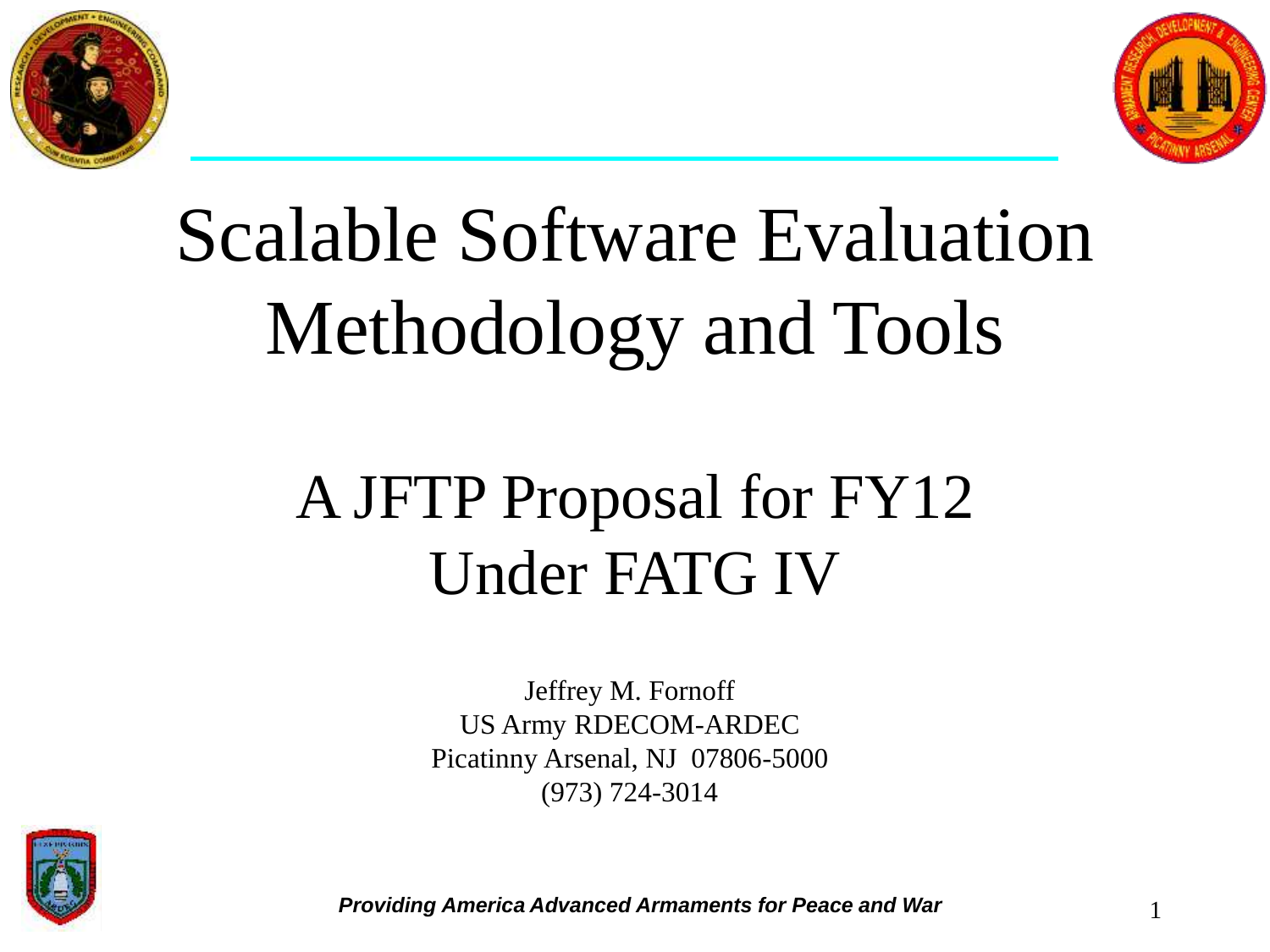



•Fuzing designs are utilizing software in part or in whole in the implementation of one or more safety features in networked environments

•Safety critical software needs to be analyzed and tested to assure proper design and function

•No documentation exists to help identify all issues related to networked safety critical software in munitions.

•AOP-52 provides guidance in the requirements of design and implementation of safety critical software throughout the entire life-cycle, but not enough network guidance exists

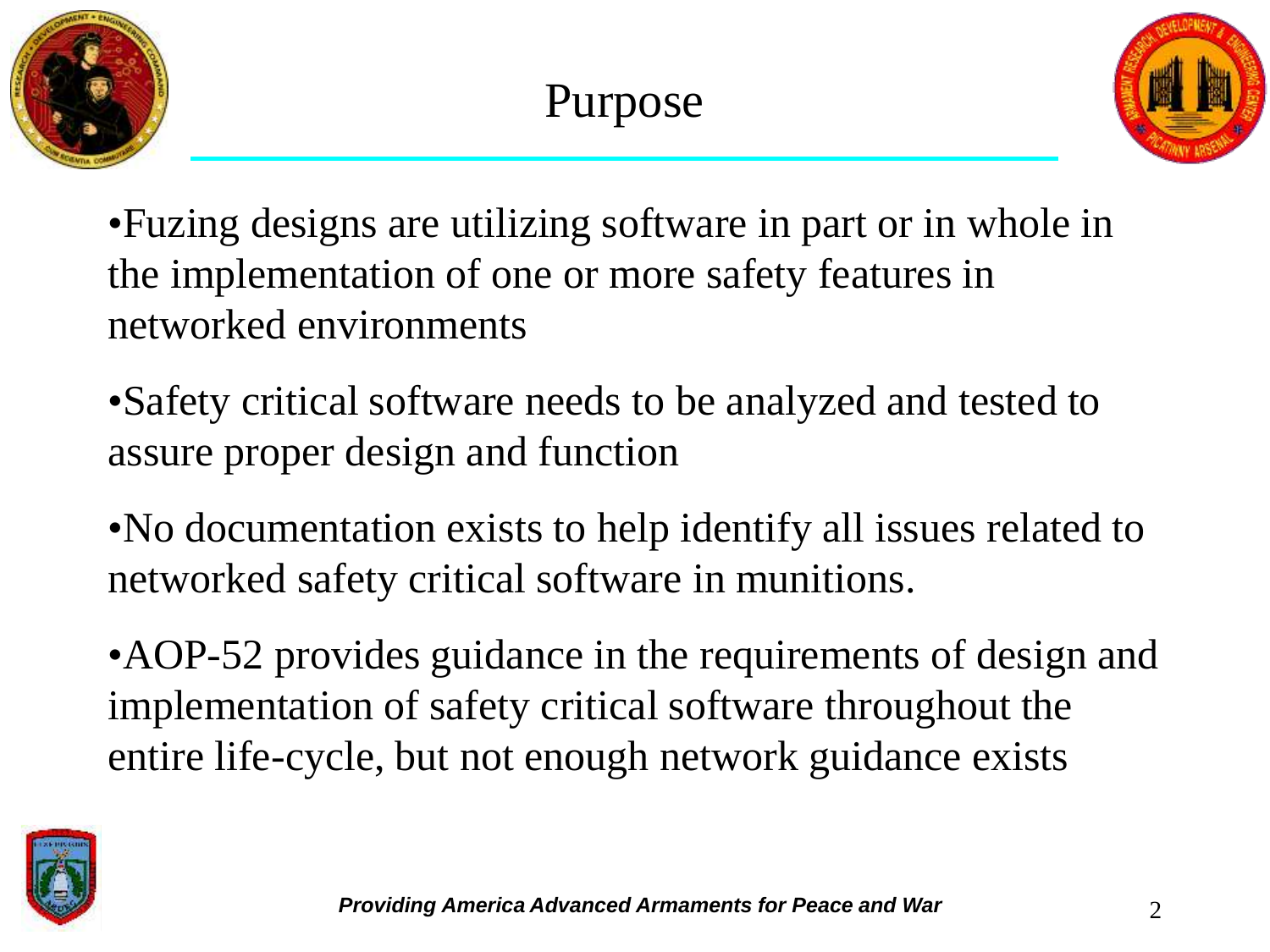



•Implementation of Safety Features has evolved significantly

•Mechanical (springs, setback weights, rotors, sheer pins)

•Electronic (analog and/or simple digital circuits)

•Software (microprocessor and/or programmable logic devices)

•The use of software has allowed designers the ability to design fuze safety features that are influenced partially or completely outside the fuze itself. The resulting "fuze chain" blurs the line between the fuze and the rest of the munition

•Recent standards and guidelines were developed to address software safety in fuzes, fuzing systems, and munitions - AOP-52 was developed under NATO AC326 Sub-group III with members of the US (DoD), UK, Germany, and France

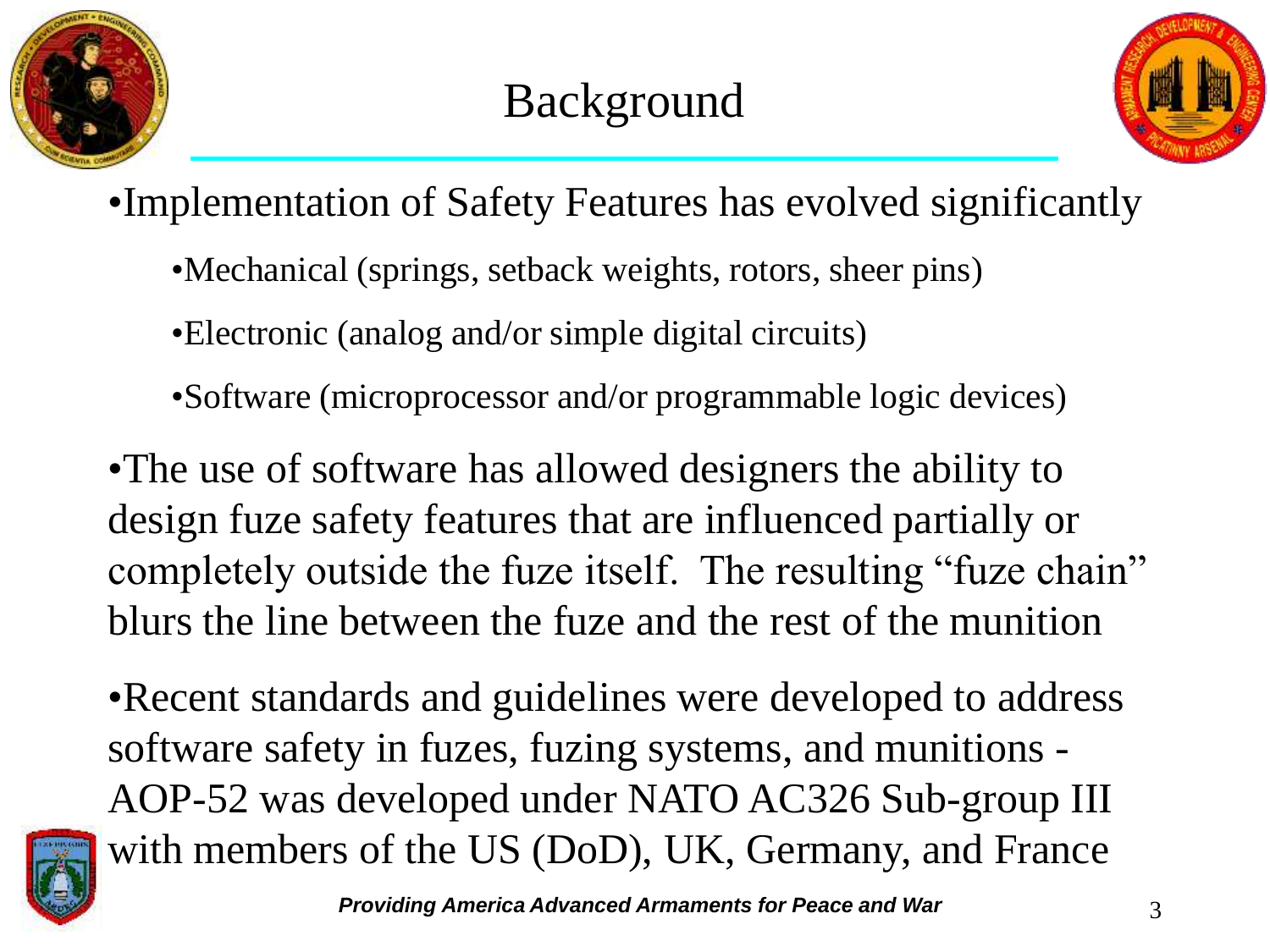



•Distributed fuze functions first encountered by the AFSRB with Spider hand-emplaced anti-personnel landmine

- •Arming completely controlled by a Remote Controlled Unit (RCU) (laptop PC) communicating with the Munitions Control Unit (MCU)
- •On-Off-On requirements made the software on the RCU safety critical (in addition to the software on the MCU)
- •Due to lack of suitable documentation at the time, software safety guidance was developed concurrent with the system design
- •Lessons learned helped produce a better safety design with Scorpion
	- •FESWG Guidelines on the use of Programmable Logic Devices
	- •AFSRB Guidelines Appendix C



 $\bullet$ AOP-52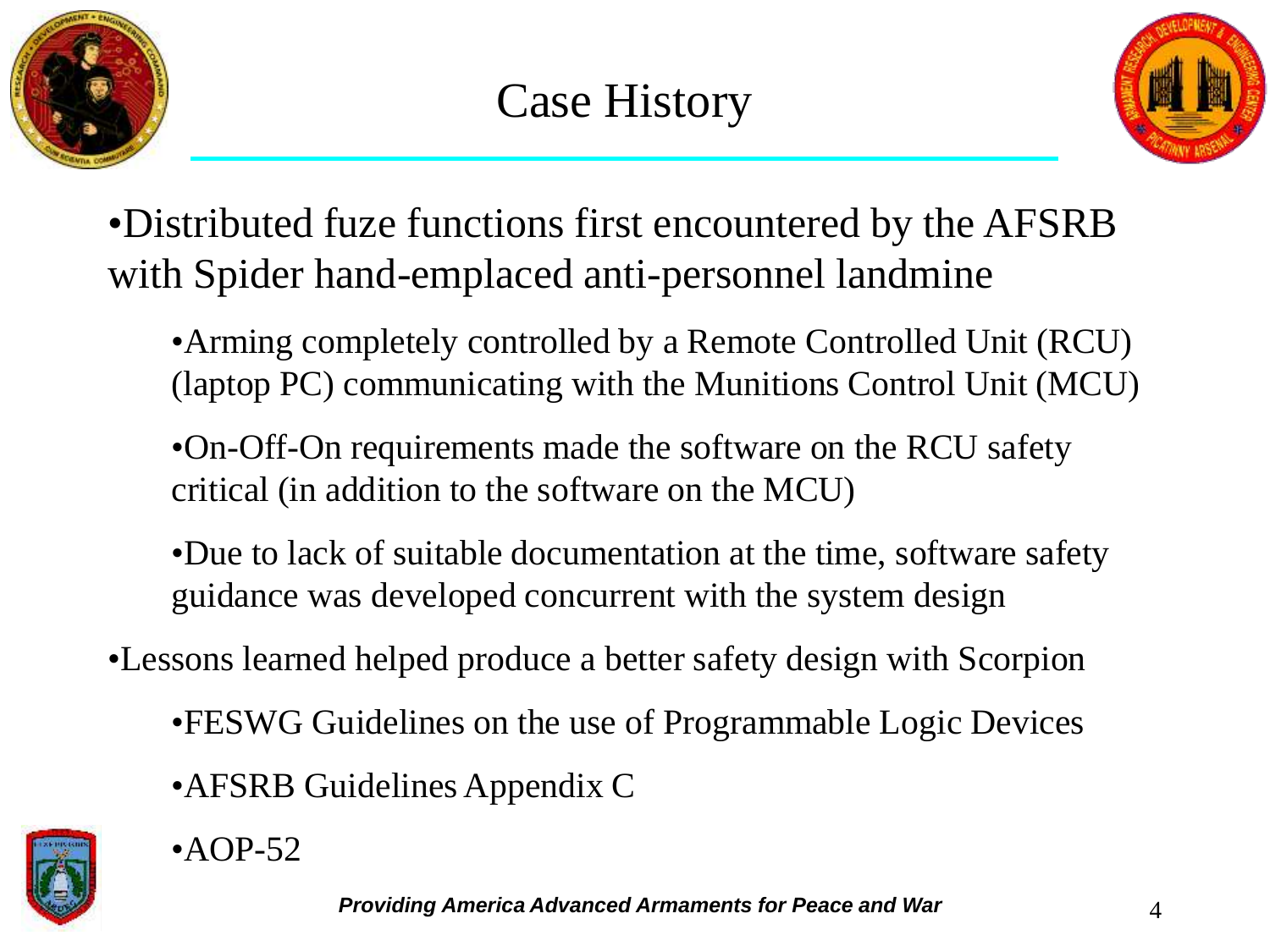



•Networked (remote controlled) munitions are becoming the "norm" given technology available today

•System of Systems allow remote arming/firing of weapons half-way around the world

- •How does safety get designed into these advanced systems?
- •What design parameters need to be addressed?

•What metrics can be identified to verify and test safety critical features?

•Bring to bear any existing software analysis techniques and/or tools – develop them if they don't exist

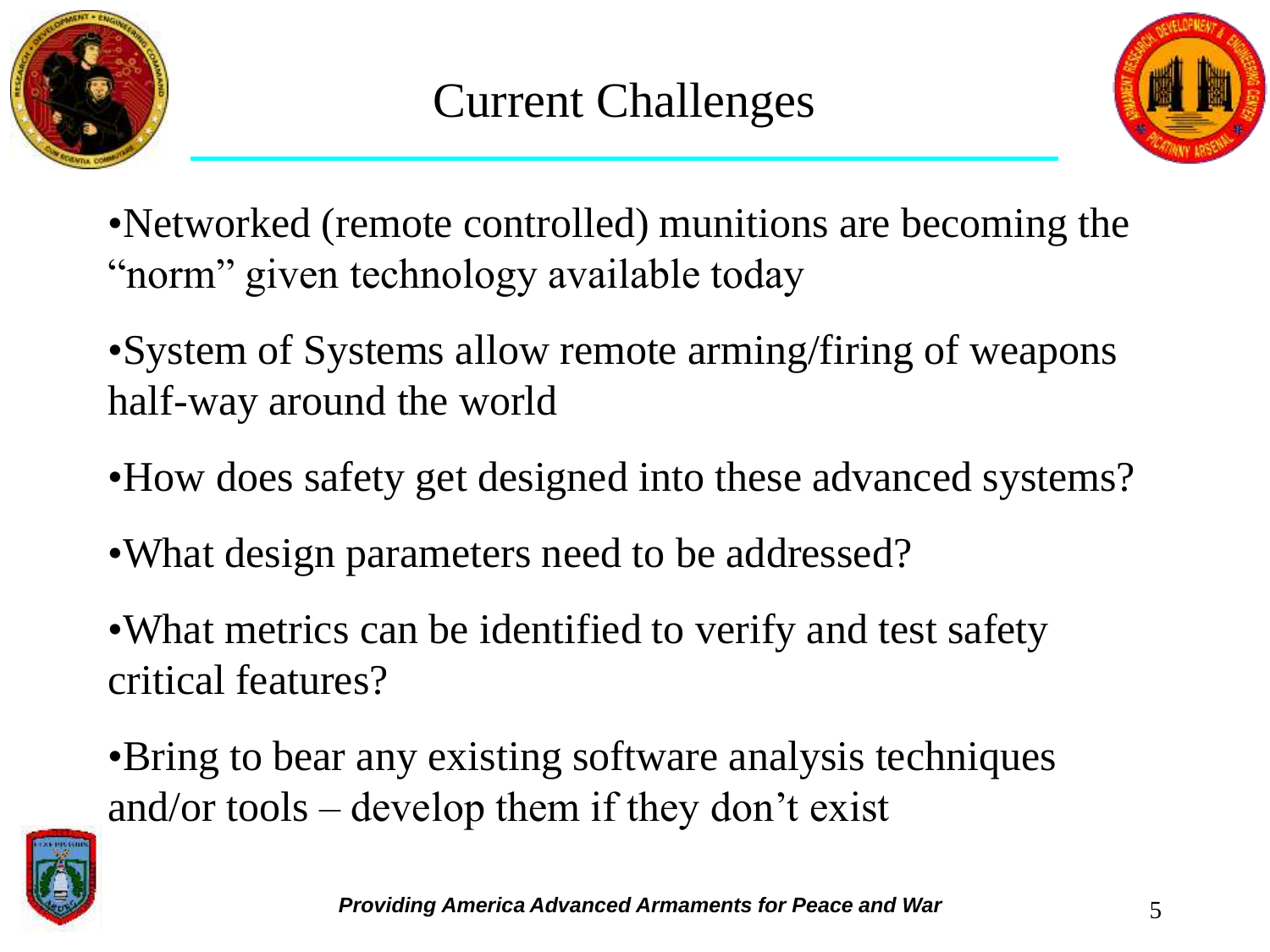



•Identify safety critical parameters in a networked environment

- •Protocols (important for guaranteed communication)
- •Latency (important for real-time operations)
- •Quality of Service (QoS) (important for reliability & safety)
- •Data Integrity within networked communications and software
- •Information Assurance (IA) as it relates to safety
- •Identify System of System integration issues affecting safety
- •Create/augment guidance documents (i.e. update AOP-52)

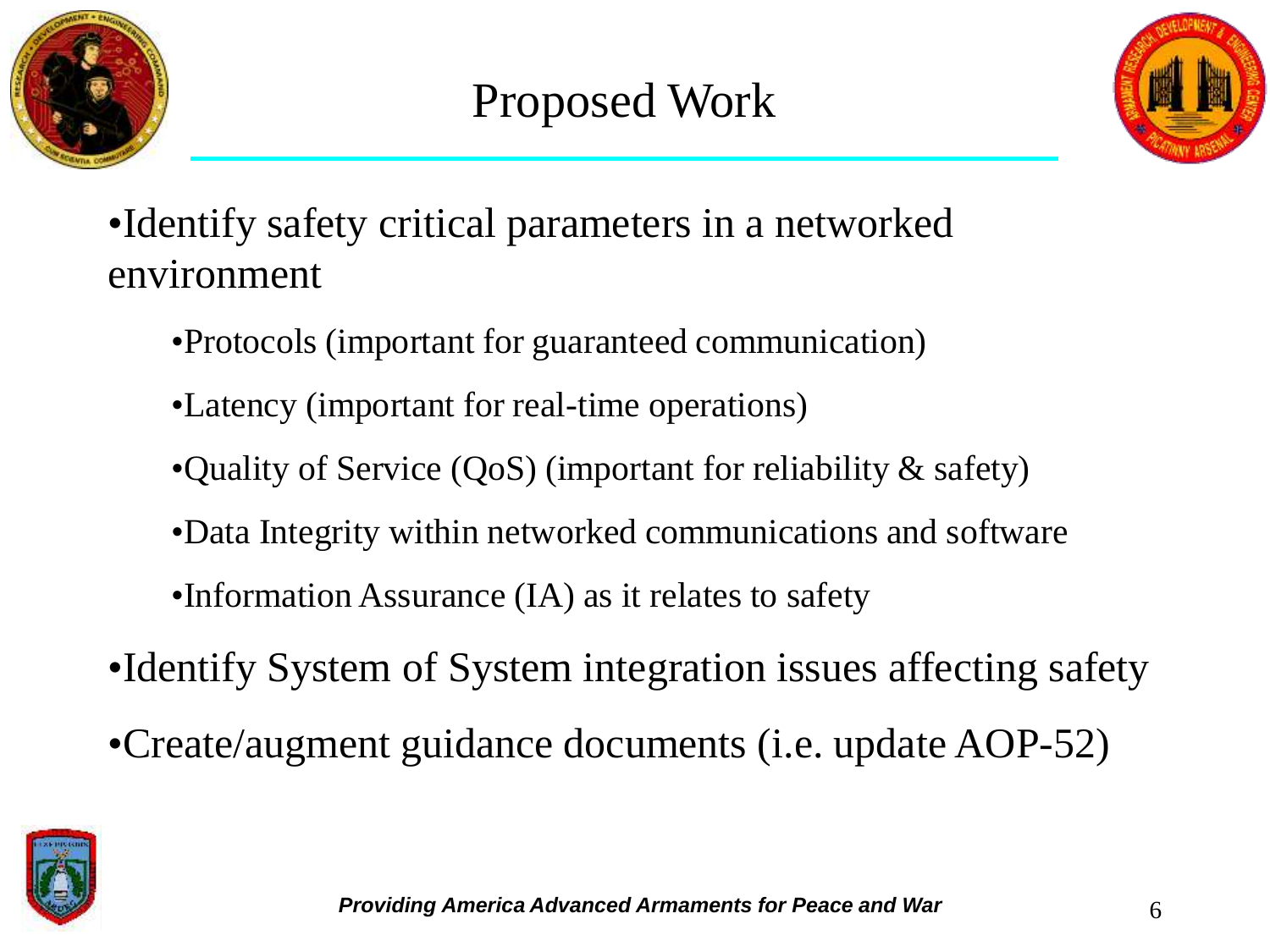



- •Perform research consulting with academia to identify safety critical parameters that need to be addressed in networked system designs
- •Create a straw-man documentation that can be used to update AOP-52
	- •Create a working group of SMEs from all the services
	- •Work with NATO AC326 Sub-group III to update AOP-52
- •Identify analysis techniques and/or tools that can be utilized to verify safety critical functions are properly designed and implemented

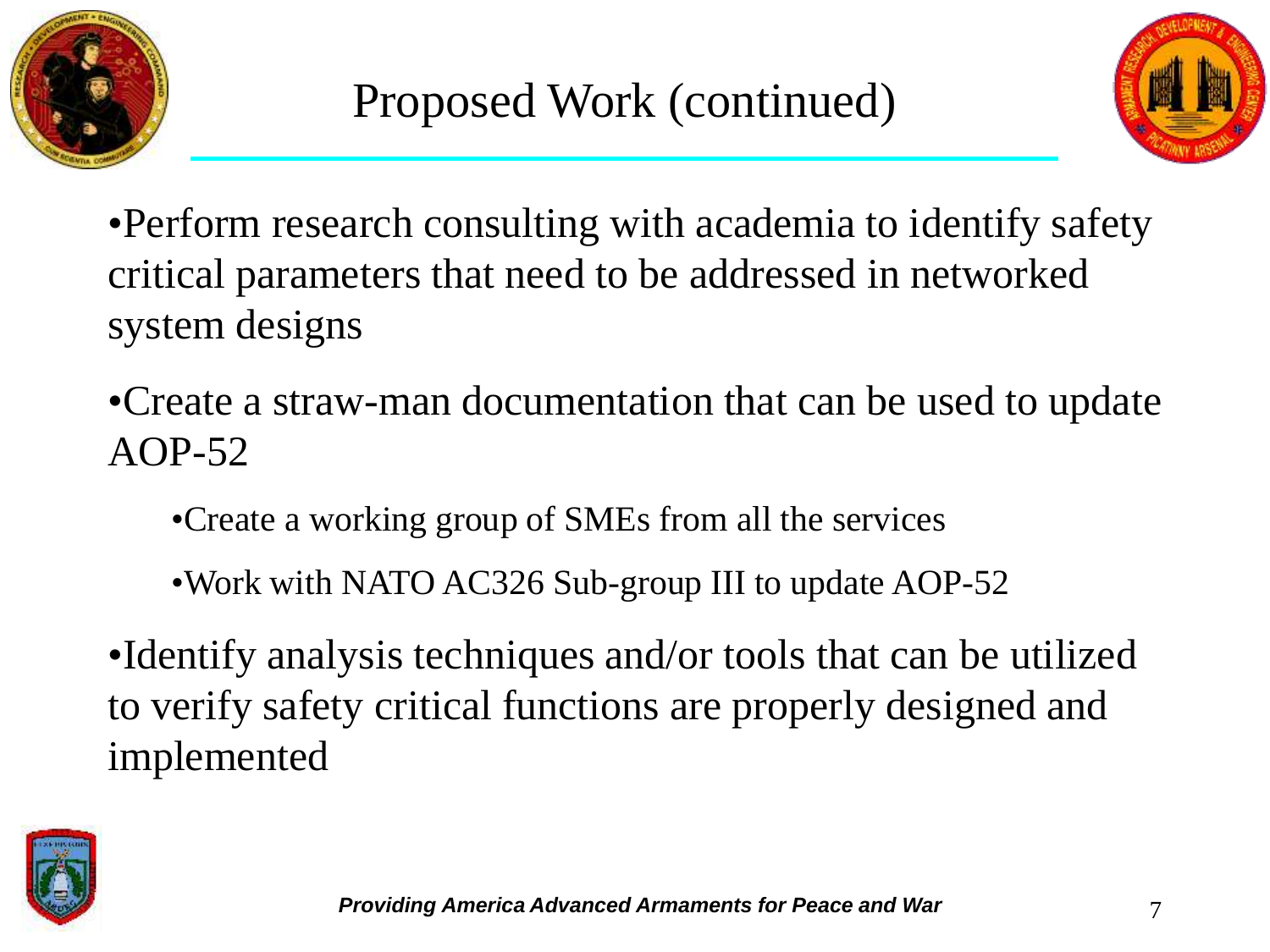



•Research and identify networking parameters that affect software safety with the help of academia

•Update AOP-52 with respect to networking issues and provide additional guidance topics on System of Systems

- •Identify software metrics affecting safety in network systems
- •Identify and/or develop software analysis tools that can be used to test and verify safety critical metrics in network systems
- •Identify scaling techniques and safety critical parameters when interfacing software in System of Systems

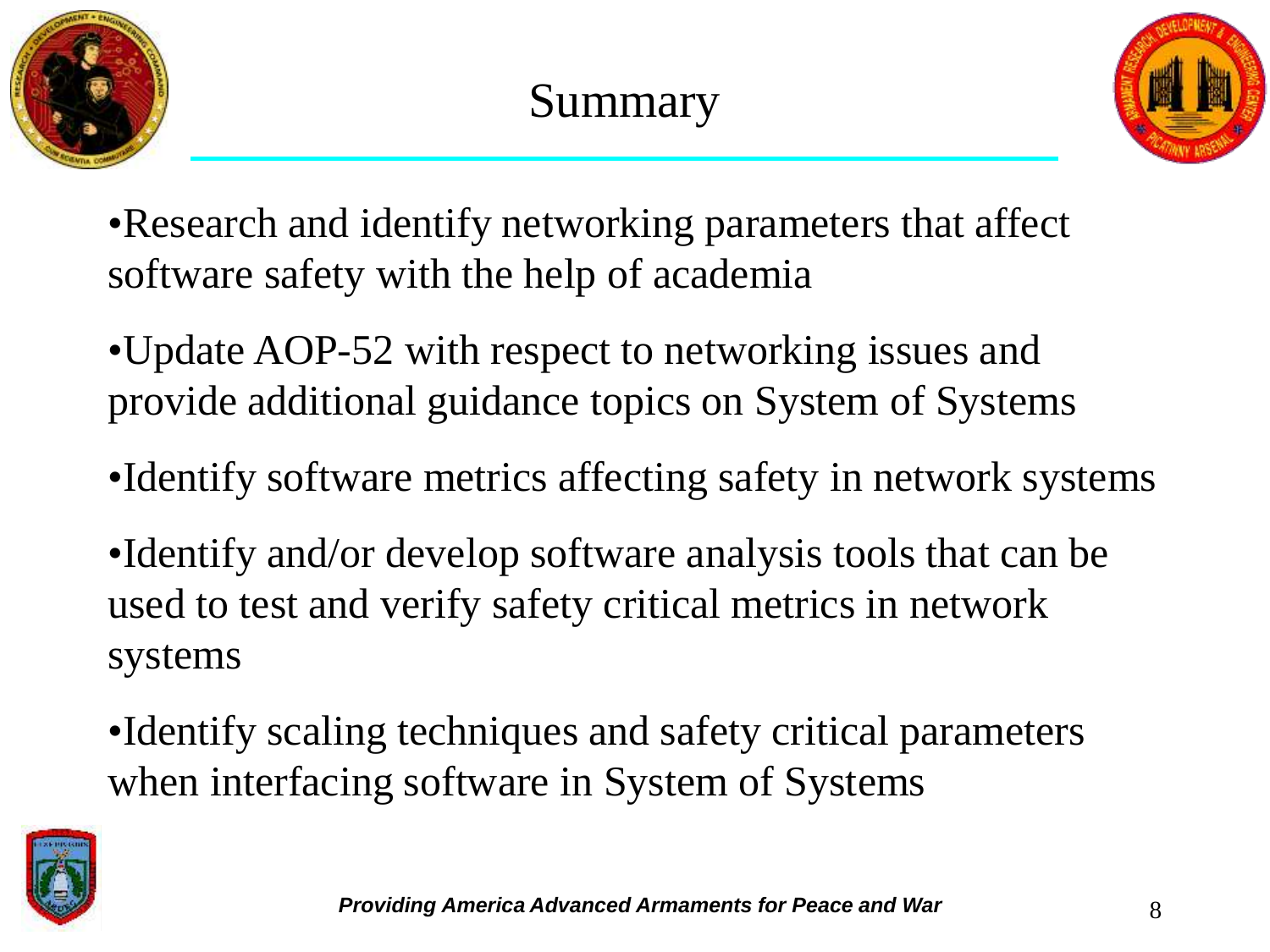



### Questions?



**Providing America Advanced Armaments for Peace and War 19 and 19 and 19 and 19 and 19 and 19 and 19 and 19 and 19 and 19 and 19 and 19 and 19 and 19 and 19 and 19 and 19 and 19 and 19 and 19 and 19 and 19 and 19 and 19**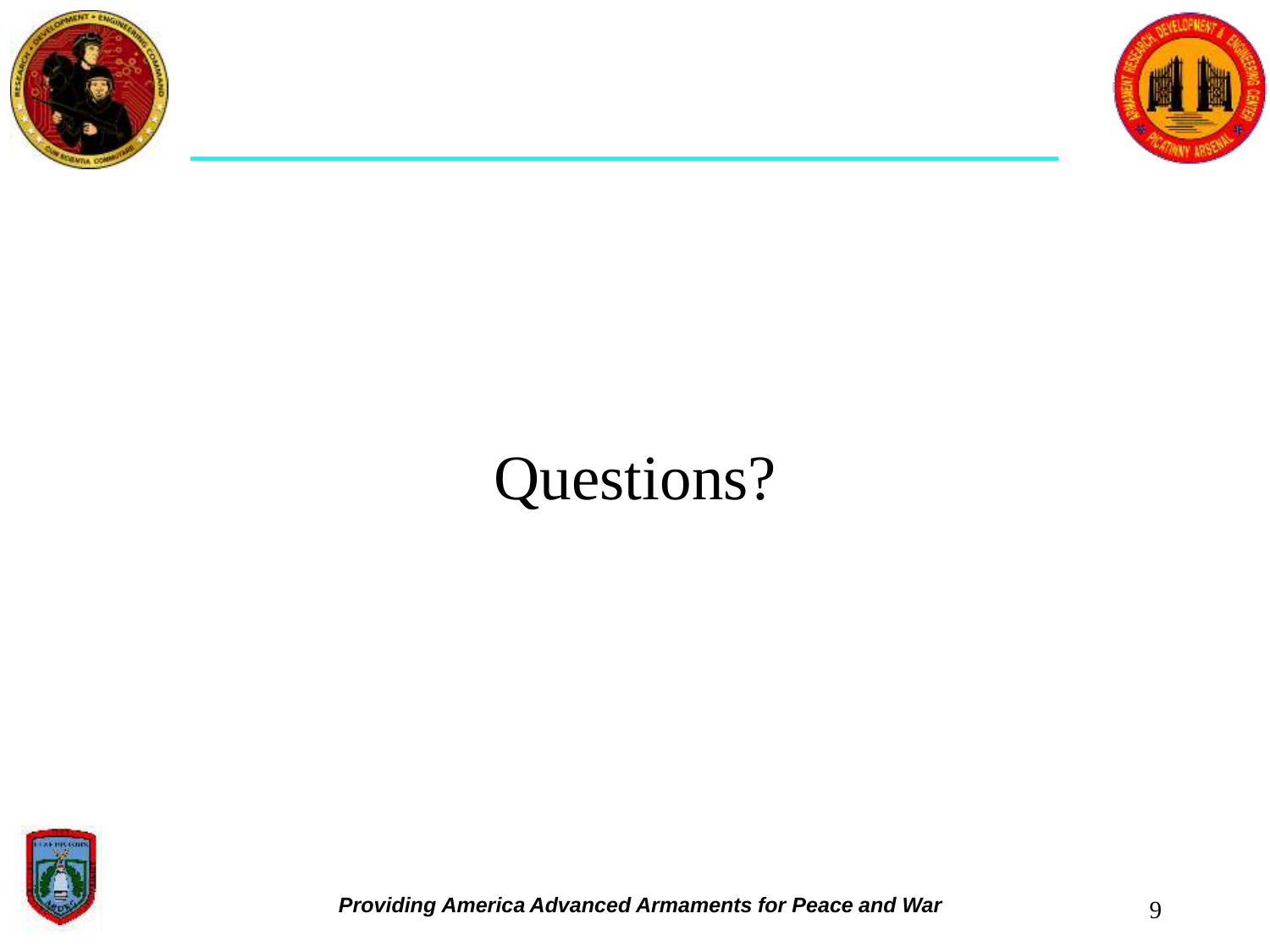



### Backup Slides



*Providing America Advanced Armaments for Peace and War* $10$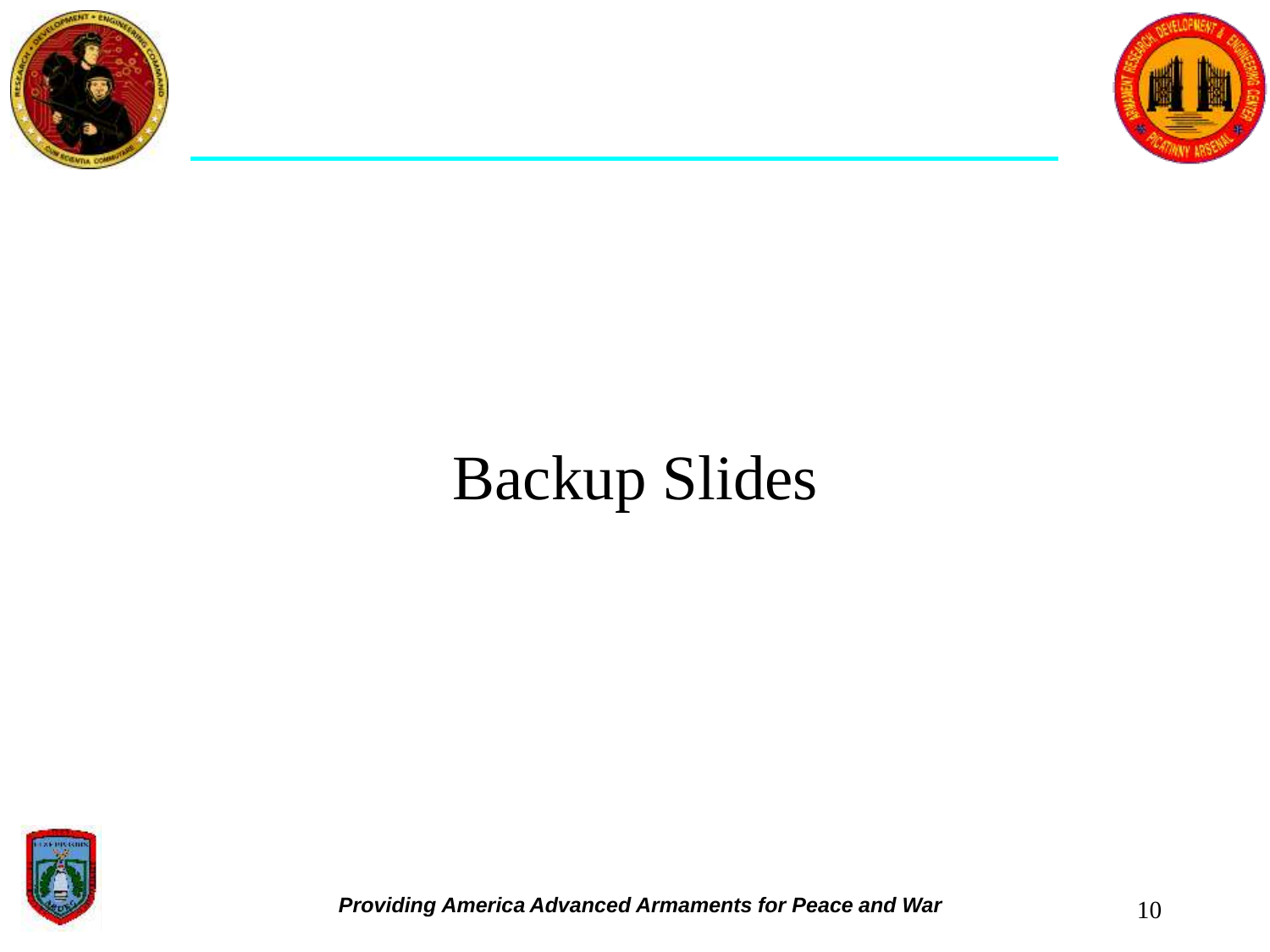

#### AOP-52 Contents

- •Executive Overview
- •Introduction to the AOP
- •Generic Guidelines and Requirements
- •Software Safety Engineering
- •COTS and NDI Software
- •Testing and Assessment Guidelines
- •References
	- •Software Development Models
	- •Lessons Learned
	- •Process Charts

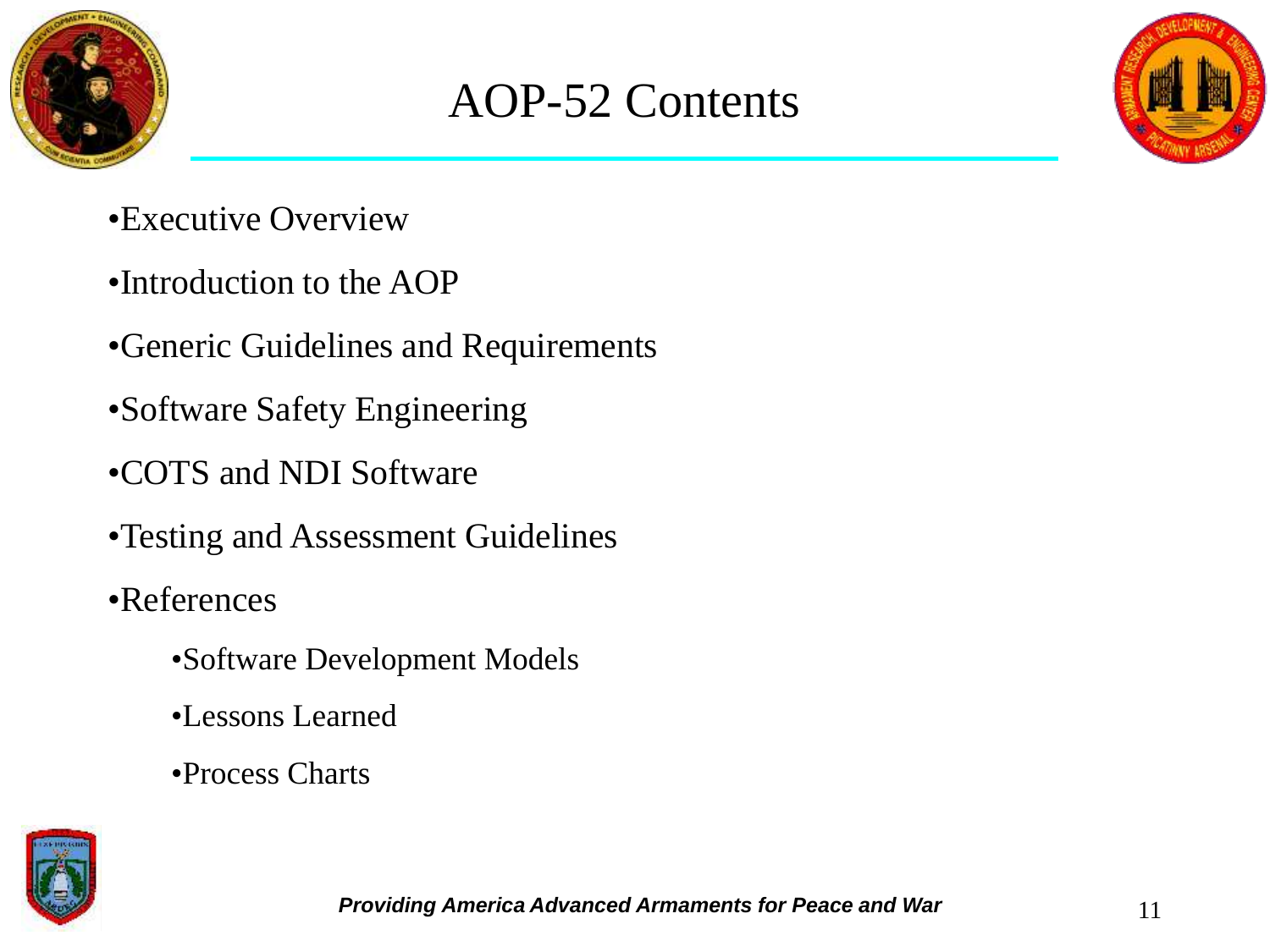



•Explains the need and importance of software safety elements in requirements and design of the program to managers and executives

•Software safety begins with program requirements and continues throughout the life-cycle of the program

•Even though software is only a part of the overall safety of a program, there are unique issues with software safety that need to be addressed

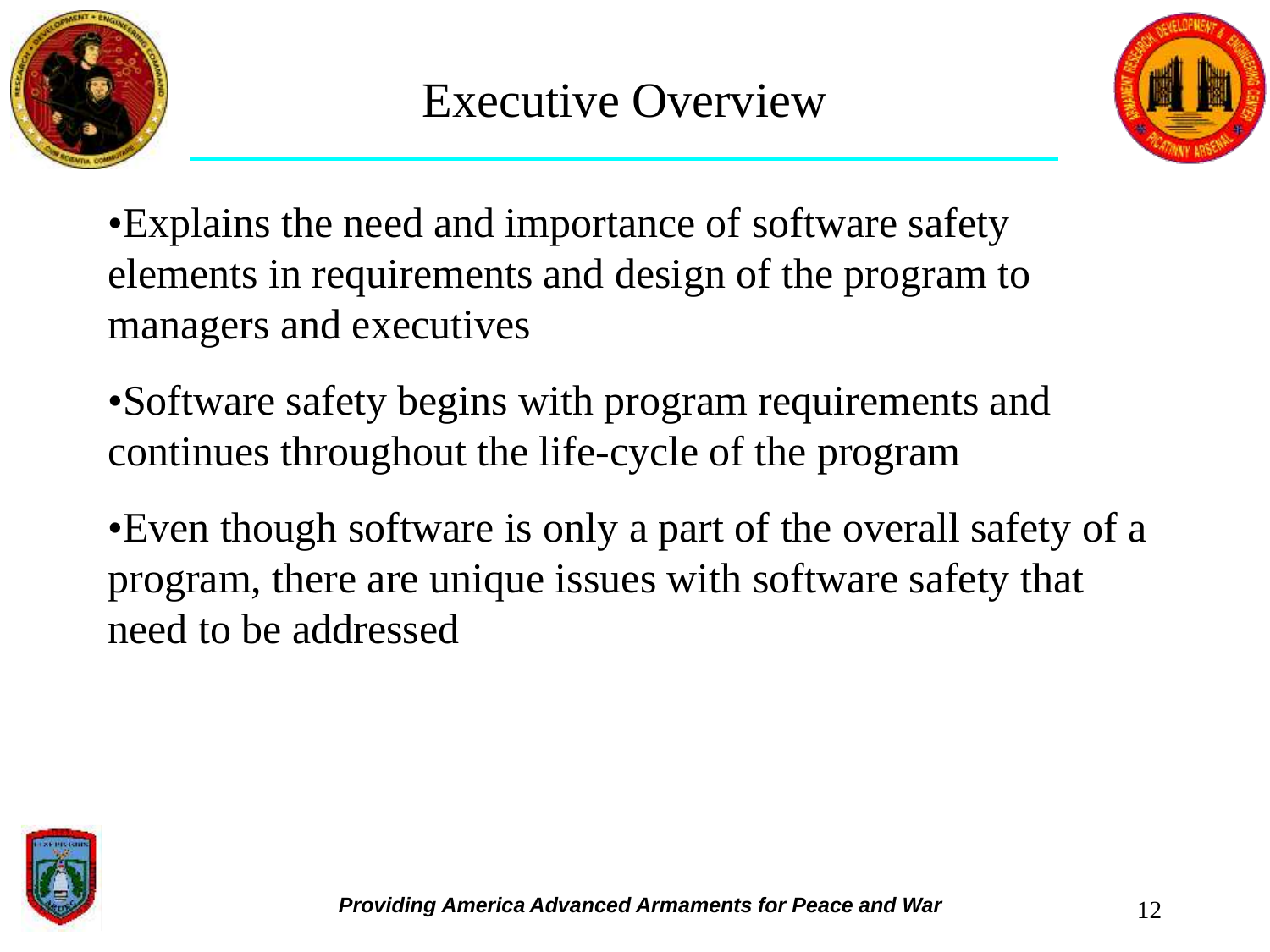



- •Explains the major purpose for the AOP
- •Presents the scope of the subject matter incorporated in the document
- •How the AOP is organized for maximum benefit of use
- •Also includes:
	- •Historical background
	- •Problem identification
	- •Introduction to the "Systems" approach

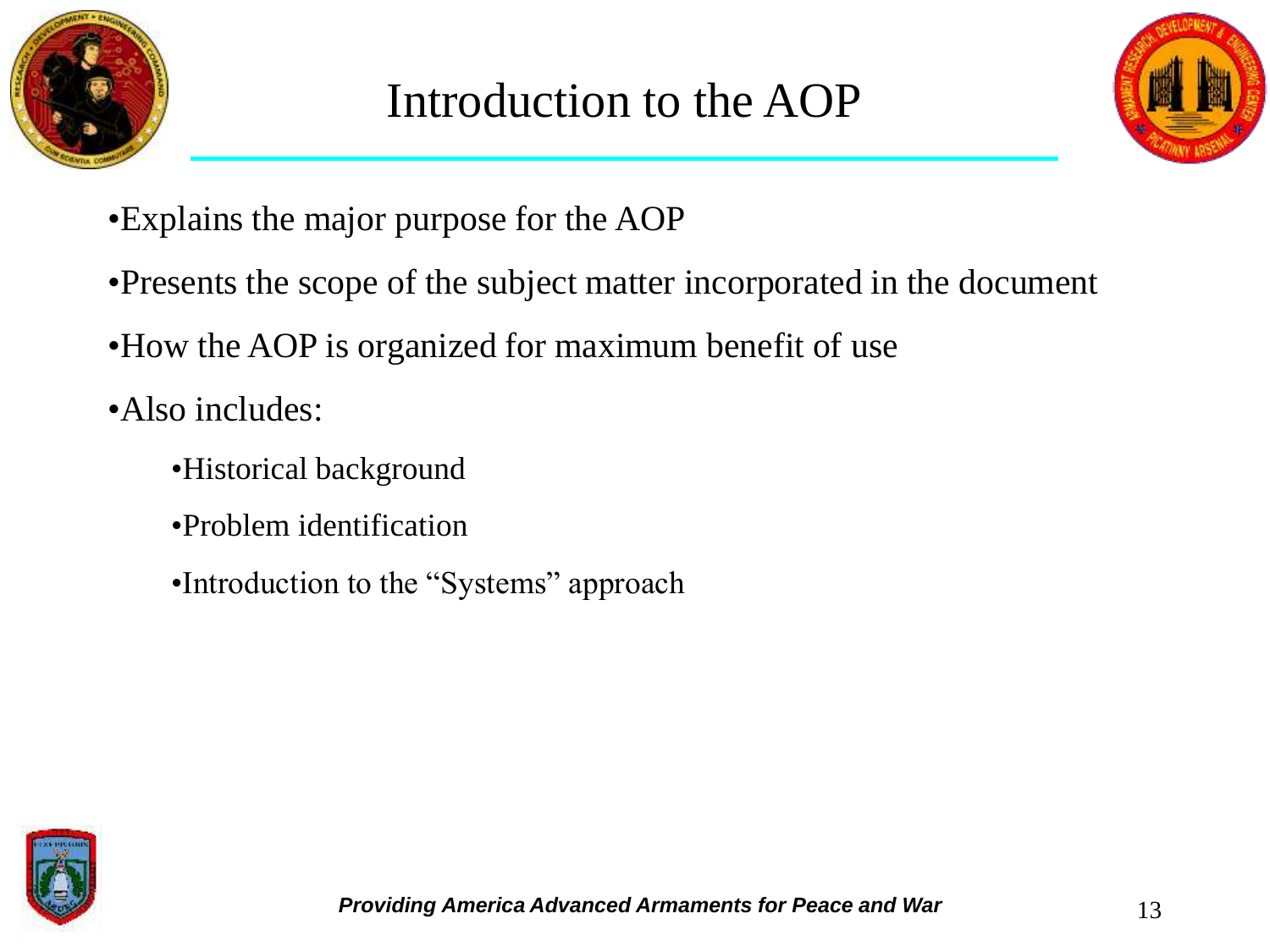

#### Generic Guidelines and Requirements



- •Introduction
- •Determination of Safety-related Computing System Function
- •Design and Development Process Requirements and Guidelines
- •Software Design Verification and Validation
- •System Design Requirements and Guidelines
- •Computing System Environment Requirements and Guidelines
- •Self-check Design Requirements and Guidelines
- •Safety-related Computing System Functions Protection Requirements and Guidelines
- •Interface Design Requirements
- •Human Interface
- •Critical Timing and Interrupt Functions
- •Software Design and Development Requirements and Guidelines
- •Software Maintenance Requirements and Guidelines
- •Software Analysis and Testing

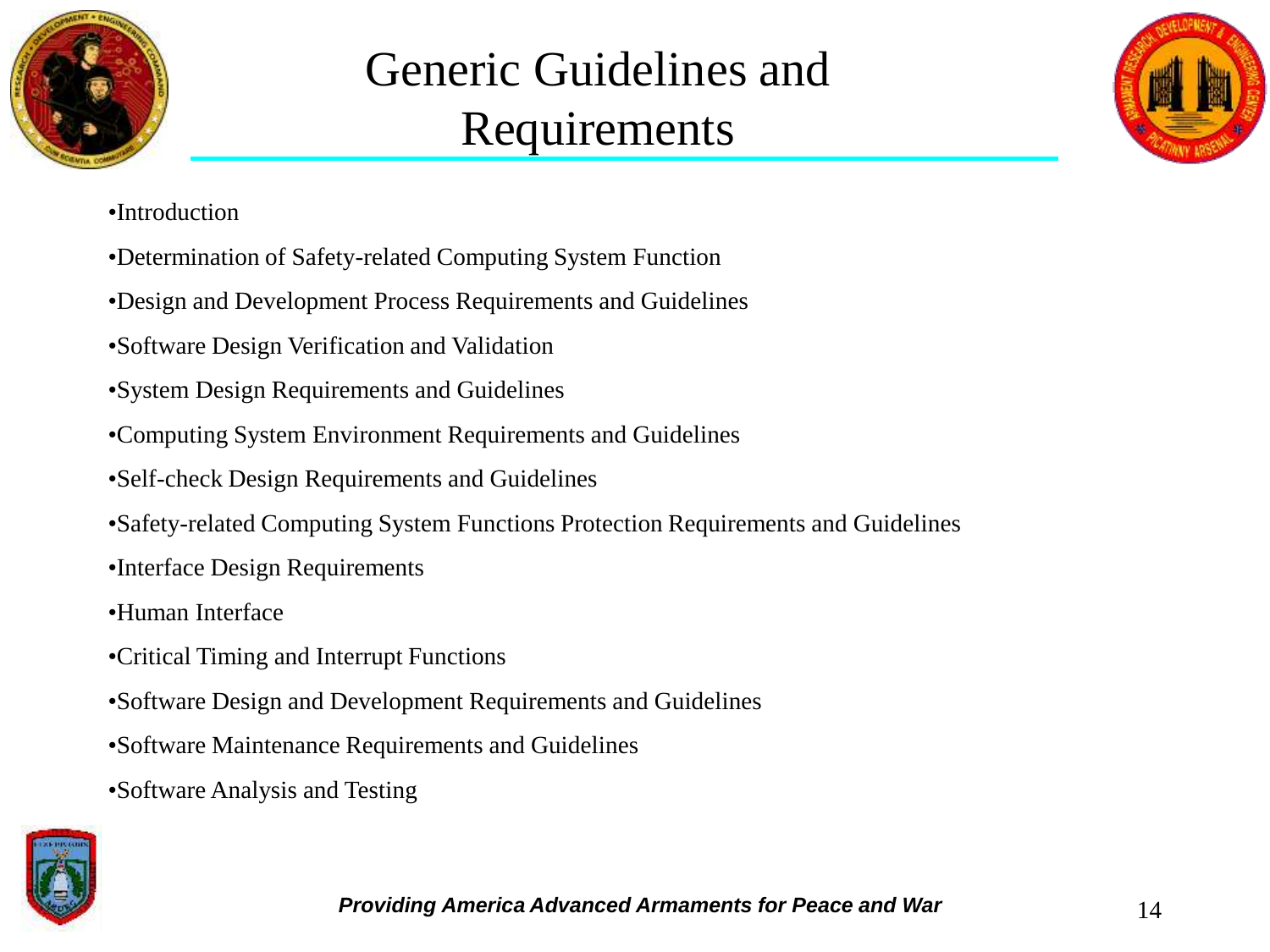



- •Introduction
- •Software Safety Planning Management
- •Software Safety Task Implementation
- •Software Safety Testing and Risk Assessment
- •Safety Assessment Report/Safety Case